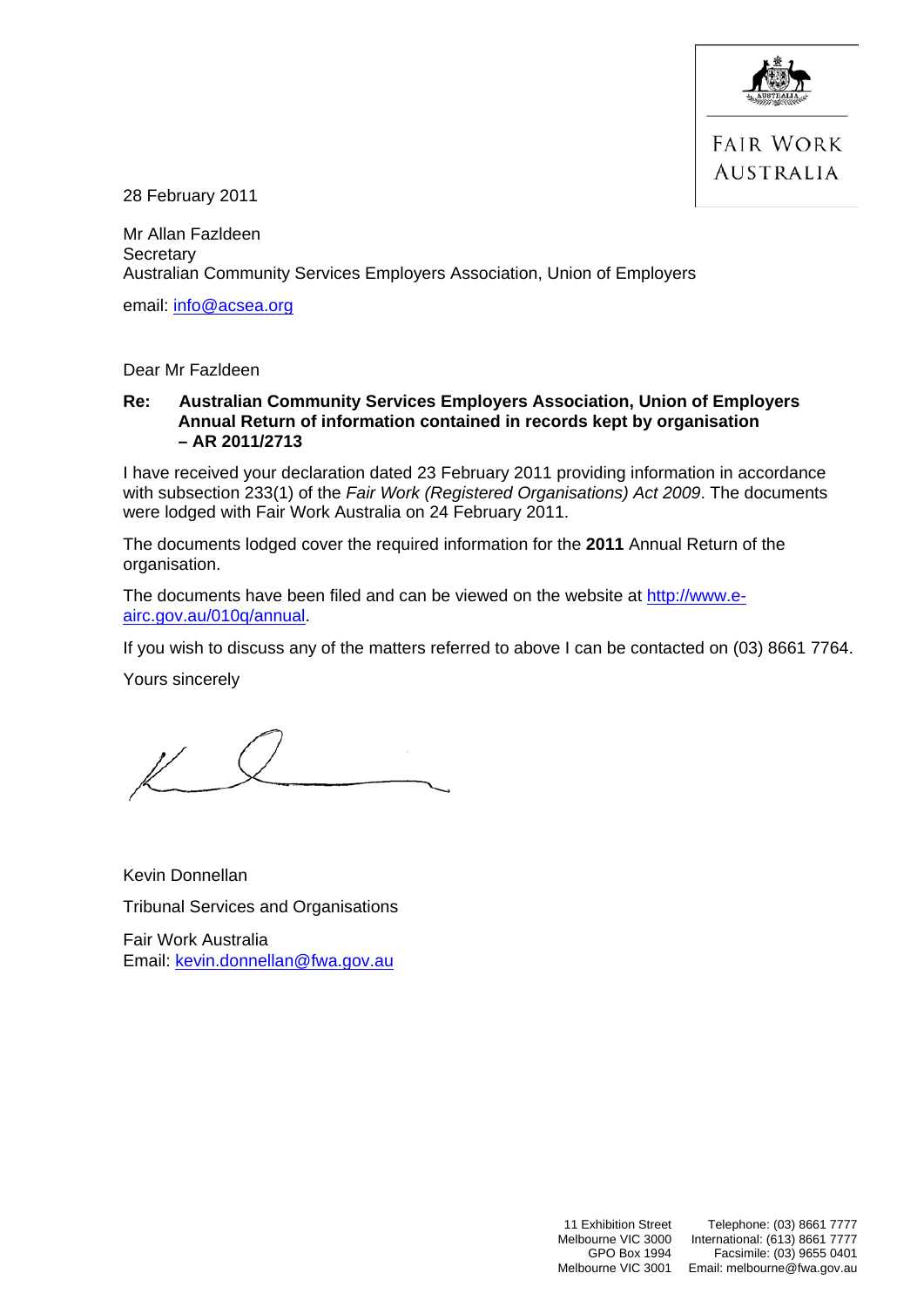# **Declaration by President**

## **(Fair Work (Registered Organisations) Act 2009, ss230(1 )(a) and (2))**

I, **KIM TEAGUE,** President of the Australian Community Services Employers Association, hereby certify that the Register of Members during the preceding year of 2010 has been kept in and maintained in accordance with the Fair Work (Registered Organisations) Act 2009 ss230 (1) (a) and (2).

The attached copy of records kept under paragraphs 230(1)(b), (c) and (d) of the Act are correct statements of information contained in those records.

' Cesare

**/KIM TEAGUE** ( **PRESIDENT** 

**23'd February 2011**